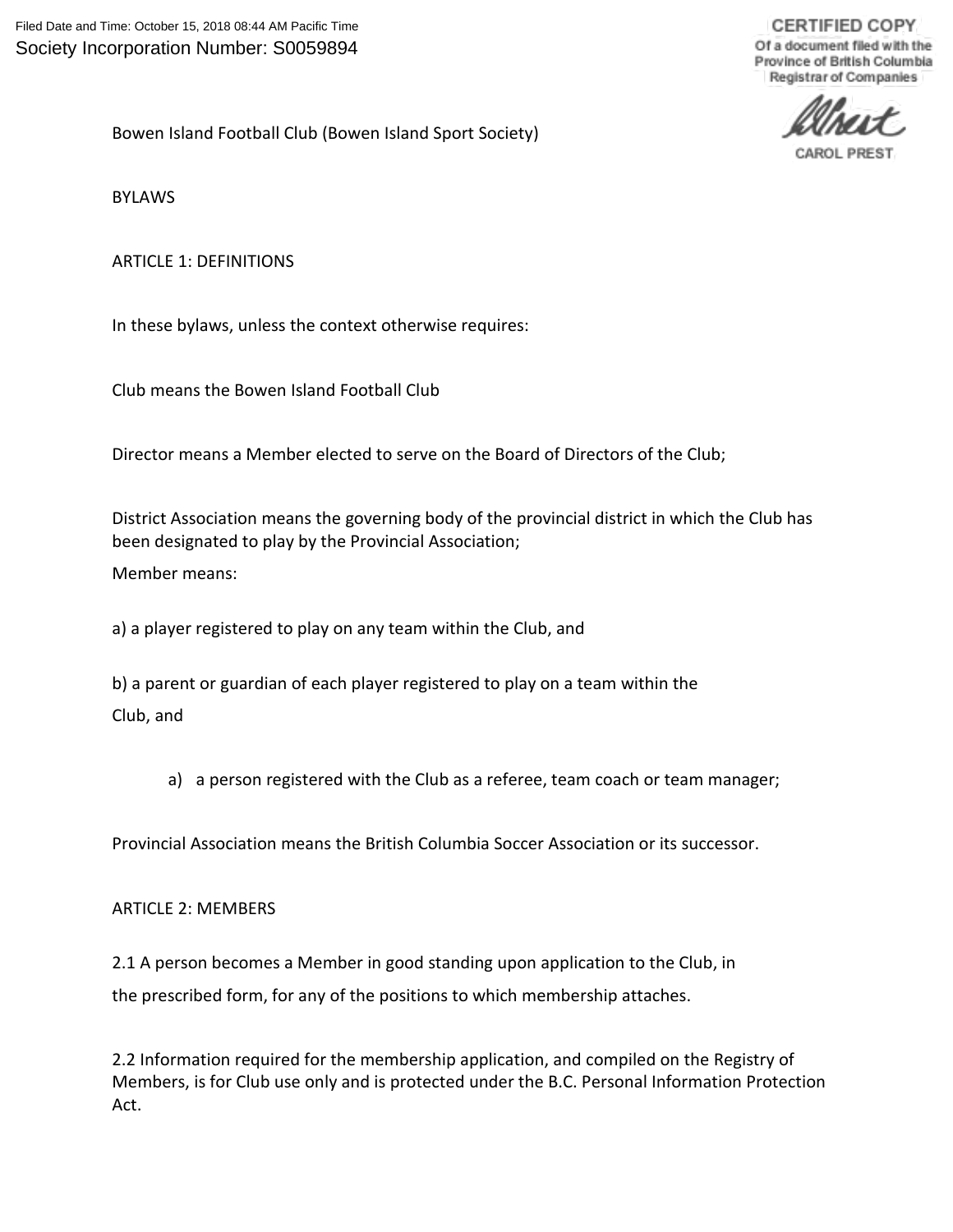2.3 A Member may cease to be in good standing if:

a) he/she fails to pay any fee lawfully owing to the Club, or

b) he/she fails to return any equipment or other asset belonging to the Club, or c) he/she contravenes the constitution or bylaws of the Club.

2.4 A Member's good standing may be revoked by a 75% majority vote at a General Meeting of the Club.

2.5 A motion to revoke a Member's good standing must clearly state reasons and must be placed on the General Meeting agenda as a special resolution.

2.6 A motion to revoke a Member's good standing may not be voted upon until the

Member in question has had the opportunity to speak to the motion. Such opportunity is in no way diminished by the failure of the Member in question to attend the meeting.

2.7 A Member may unilaterally relinquish his/her membership in the Club by written notification to the Secretary.

ARTICLE 3: DIRECTORS

3.1 The business of the Club shall be conducted by a Board consisting of not less than 5 nor more than 10 Directors.

3.2 Directors shall be Members in good standing elected by majority vote at an Annual General Meeting of the Club.

3.3 Directors shall be elected for two year terms.

3.4 Nominations for Directors may be received by the Registrar in advance of, or from the floor of, the Annual General Meeting.

3.5 Within one week of the Annual General Meeting, the newly elected Directors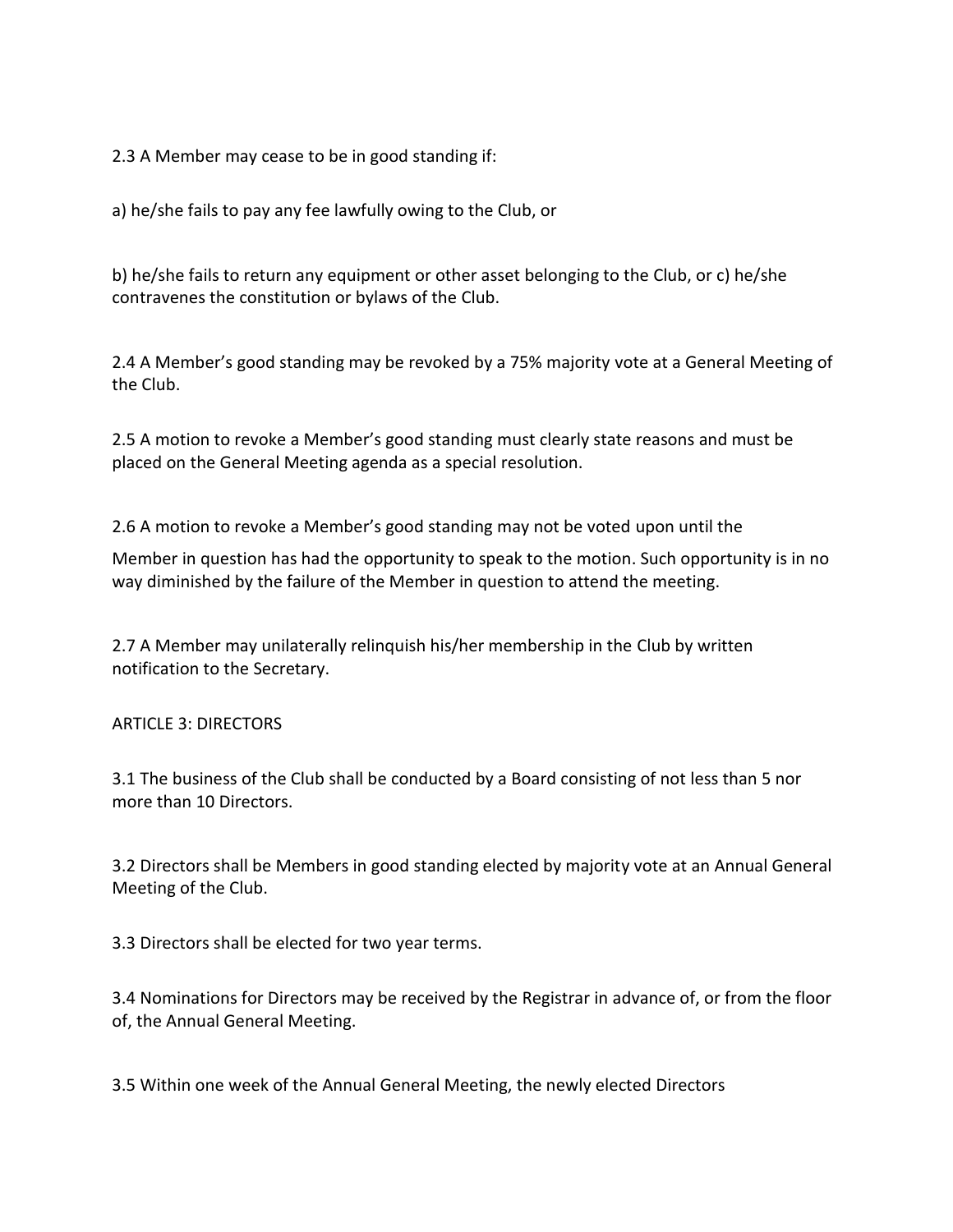shall determine who from among their number shall hold, until the conclusion of the next Annual General Meeting, the following positions:

President Vice President Treasurer Secretary/Registrar Director, Equipment/Clothing Director, Player/Coaching Development Communications

3.6 One Director may hold more than one of the positions outlined in section 3.5.

3.7 Except for President, Secretary and Treasurer, each of the positions outlined in section 3.5 may be held by more than one Director.

3.8 The responsibilities of the positions outlined in section 3.5 shall be determined

from time to time by the Board, provided however, that those responsibilities are not inconsistent with the following:

The President shall preside at all meetings of the Club and supervise the other Directors in the execution of their duties;

The Vice-president shall carry out the duties of the President in his/her absence, chair any standing committees established by the Board, and represent the Club at the District Association and other similar organizations;

The Secretary shall conduct the correspondence of the Club, issue notices of Club meetings, keep minutes of Club meetings, have custody of Club records and documents except those kept by the Treasurer.

The Treasurer shall keep all Club financial records necessary to comply with the B.C. Societies Act, render financial statements to the Directors, Members and others when required, and oversee all fundraising activities carried out by the Club;

The Registrar shall maintain a Registry of Members and a Registry of Players, and be responsible for liaison with provincial and district registrars;

The Director of Player/Coaching Development shall be responsible for maintaining a high level of coaching expertise within the Club, including the maintenance of related resource materials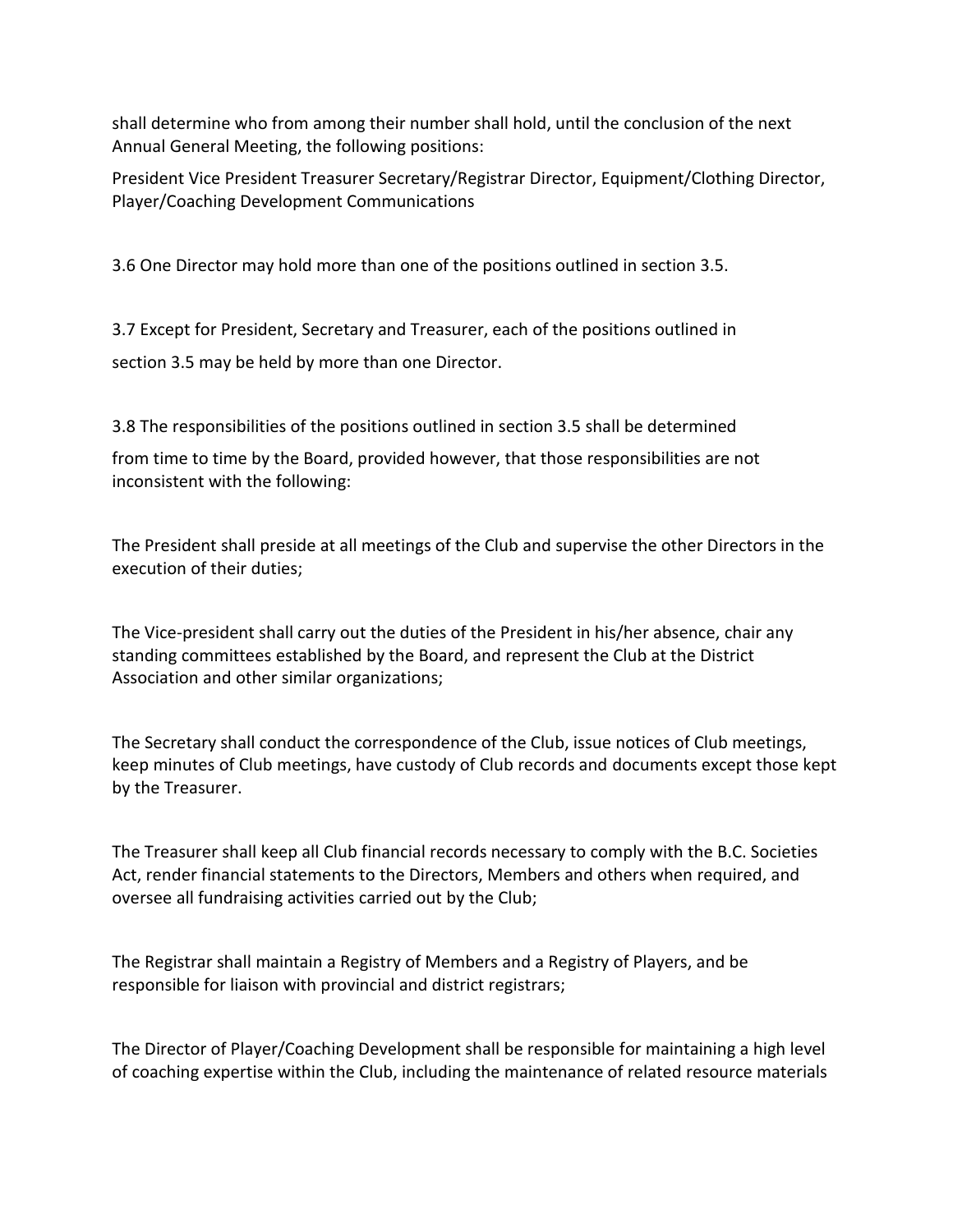as well as being responsible for developmental programs for players and goalies within the Club, including the maintenance of related resource materials;

The Director of Facilities shall be responsible for obtaining use permits for, scheduling the use of, and preparing for use, all fields and gymnasiums;

The Director of Equipment and Clothing shall be responsible for the maintenance of all soccer equipment owned by the Club and shall coordinate the clothing requirements of all Members.

3.9 A Director may be removed from the Board by a 67% majority vote at a General Meeting of the Club.

3.10 A motion to remove a Director must clearly state reasons and must be placed on the General Meeting agenda as a special resolution.

3.11 A motion to remove a Director may not be voted upon until the Director in

question has had the opportunity to speak to the motion. Such opportunity is in no way diminished by the failure of the Director in question to attend the meeting.

3.12 A Director may unilaterally relinquish his/her seat on the Board by written notification to the Secretary.

3.13 A vacancy on the Board of Directors, including an authorized seat that has not

been filled, may, by resolution of the Board, be filled until the next Annual General Meeting by any Member in good standing.

#### ARTICLE 4: MEETINGS

4.1 The Club shall hold an Annual General Meeting each year during the month of March.

4.2 In addition to the Annual General Meeting, the Club shall hold a minimum of two Regular or General Meetings during its operating year.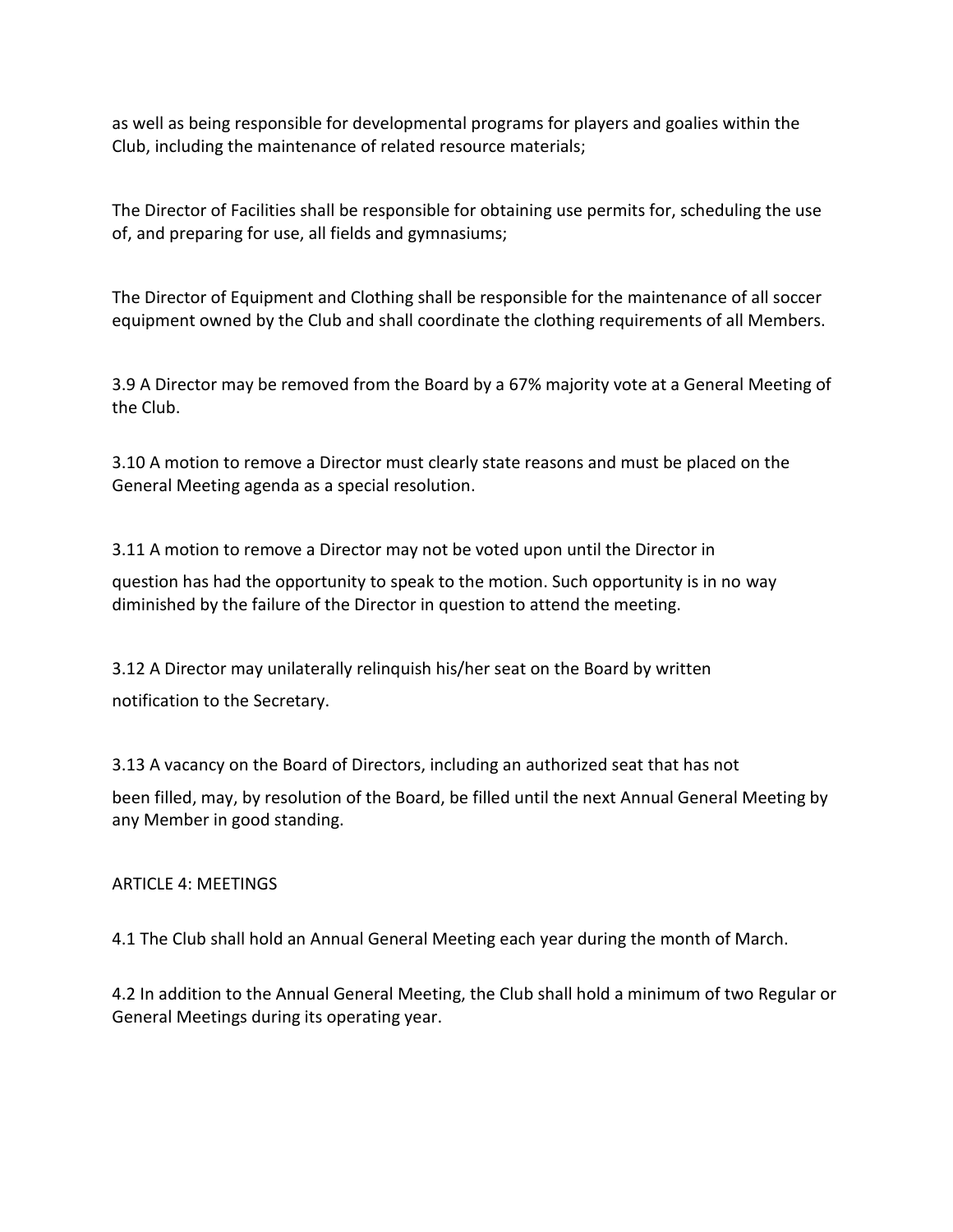4.3 For General Meetings, the Secretary shall notify all persons listed in the Registry of Members.

4.4 A quorum for General Meetings, including the Annual General Meeting, shall be 5 Members in good standing who are not Directors.

4.5 For Regular Meetings, the Secretary shall notify all Directors and any Members who have stated a wish to be so notified.

4.6 A quorum for Regular Meetings shall be 50% plus one of the Directors.

4.7 The time and place of all meetings shall be determined by the Board of Directors.

4.8 The President shall convene a General Meeting within 30 days of either a request by resolution of the Board of Directors, or the receipt of a written request signed by 10% of the Members in good standing.

4.9 The order of business for all meetings except the Annual General Meeting shall be:

Establishment of a Quorum Adoption of Previous Minutes Treasurer's Report Correspondence Committee and Director's Reports Old Business New Business Adjournment

4.10 The order of business for the Annual General Meeting shall be:

Establishment of a Quorum President's Annual Report Treasurer's Annual Report Motion to Waive External Audit Constitutional Amendments Election of Directors Establishment of Dues, Fees and Charges New Business Adjournment

4.11 All Members in good standing shall be entitled to attend all meetings of the Club.

4.12 All Members in good standing shall be entitled to vote at all meetings of the Club.

4.13 All votes shall be cast in person, either by a show of hands or secret ballot. Voting by proxy is not permitted.

4.14 The President shall vote only to break a tie vote.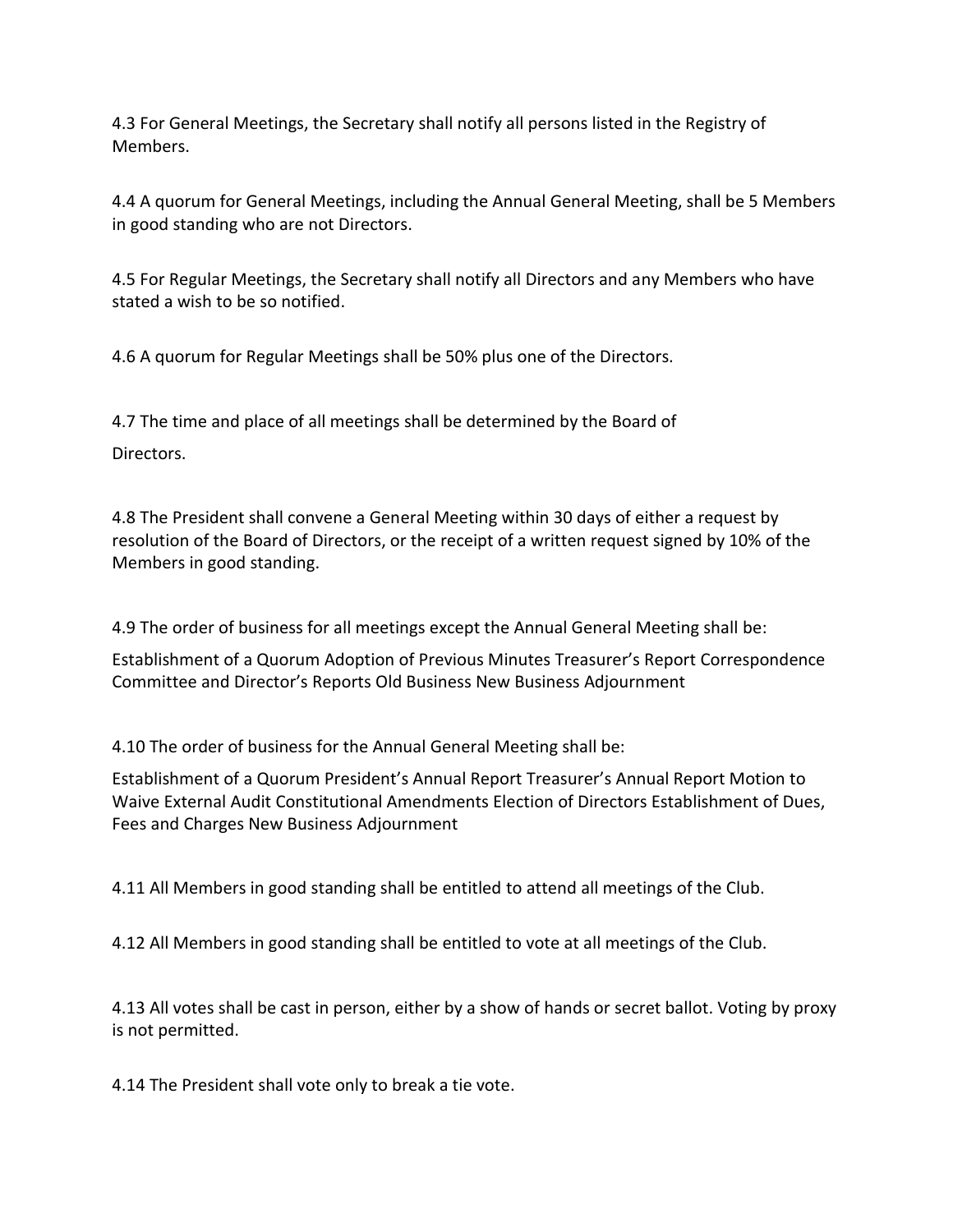4.15 The Secretary shall record in the minutes only that the conclusion of a vote was in the affirmative or the negative.

### ARTICLE 5: SOCIETY OPERATIONS

5.1 The Club's operating year shall commence on March 1 and conclude on February 28 of the following calendar year.

5.2 The Club shall maintain an account at a bank or credit union within the Club's area of operation.

5.3 The Club shall maintain suitable liability coverage for the Club and its Directors, coaches, managers, officials and players.

5.4 Any action, undertaking, agreement, or utterance made on behalf of the Club, or any team within the Club, must be approved by the Board of Directors. The Board may, by resolution, delegate this authority within specific parameters to officials of any team within the Club.

5.5 Any deed, transfer, license, contract or engagement executed on behalf of the Club shall be signed by the Secretary and either the President or Vice-president.

5.6 Any financial transaction executed on behalf of the Club shall be signed by the Treasurer and either the President or Vice-president.

5.7 The Club is required to have an annual external audit, unless waived at the Annual General Meeting.

5.8 A maximum of 20% of revenues from player registration fees may be carried forward to the next operating year only.

5.9 Members may not be remunerated for any services rendered to the Club in their capacity as a Member or Director.

5.10 Members in good standing may be reimbursed for out of pocket expenses incurred at the behest of the Club, or incidental to services requested by the Club, when verified by receipts to the Treasurer.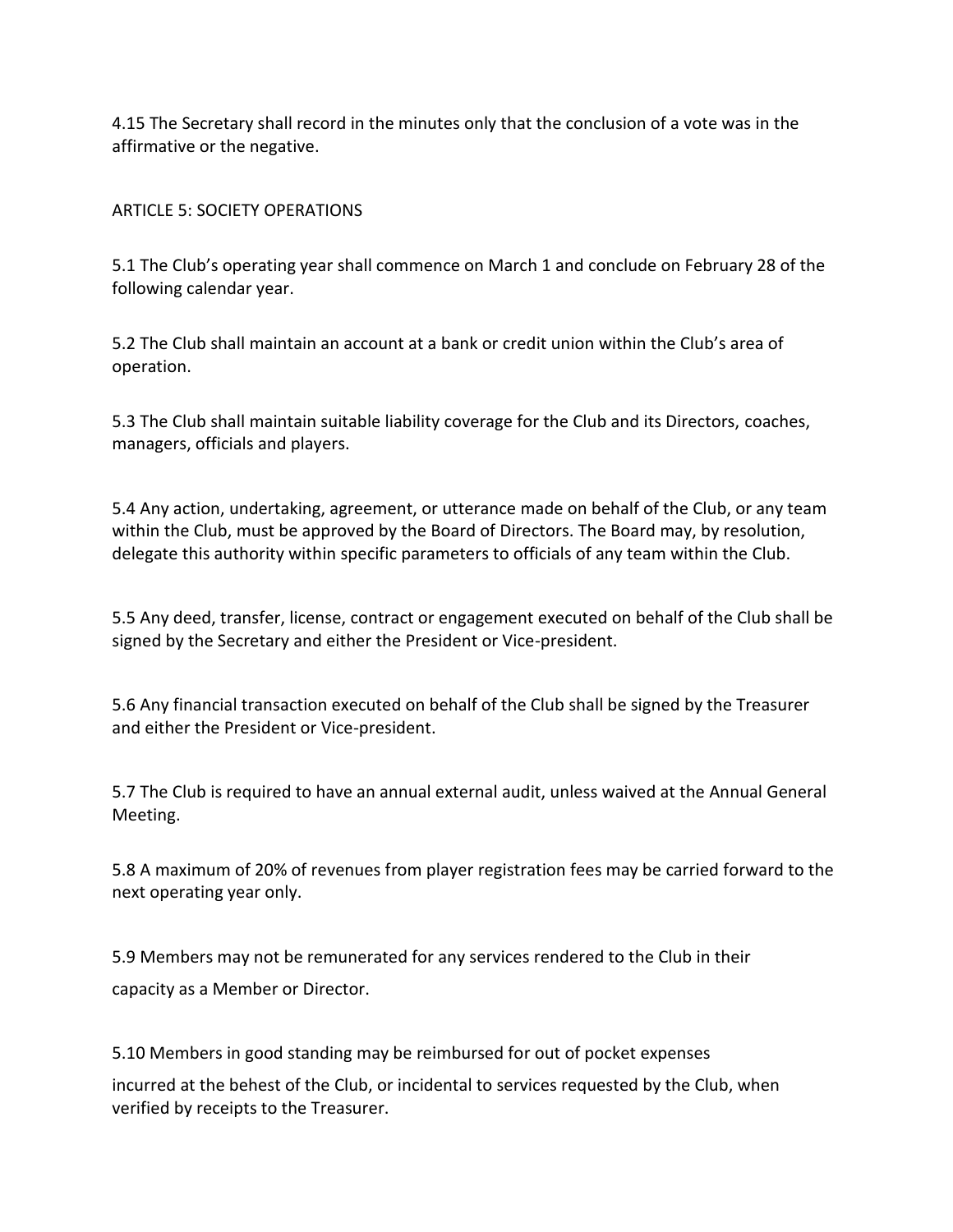5.11 To achieve the Club's purpose, the Board of Directors may borrow, raise or secure funds by any legal means, including the issuance of debentures.

5.12 Each issuance of a debenture must be first approved at an Annual General Meeting of the Club.

5.13 Each motion to issue a debenture must state full particulars and must be placed on the agenda as a special resolution.

5.14 A special resolution may not be altered or amended prior to a vote.

5.15 A special resolution must be delivered by the Secretary to all Members in good standing in written form so that it will be available to the Members at least 14 days before the

5.16 Notice to Members of any Club business shall be deemed to have been delivered

if sent by mail, fax or email to the appropriate contact address recorded in the Registry of Members.

5.17 The Club must provide to any Member, upon request, a copy of the constitution and bylaws of the Club.

ARTICLE 6: PLAYERS & SOCCER OPERATIONS

meeting at which it will be placed on the agenda.

6.1 All teams, players, coaches and managers shall register with the Club in the prescribed form and be included on the Registry of Players.

6.2 Information included on the Registry of Players may be shared with other clubs and is not protected under the B.C. Personal Information Protection Act.

6.3 All dates and fees related to player registration and player evaluation shall be approved at the Annual General Meeting for the following season.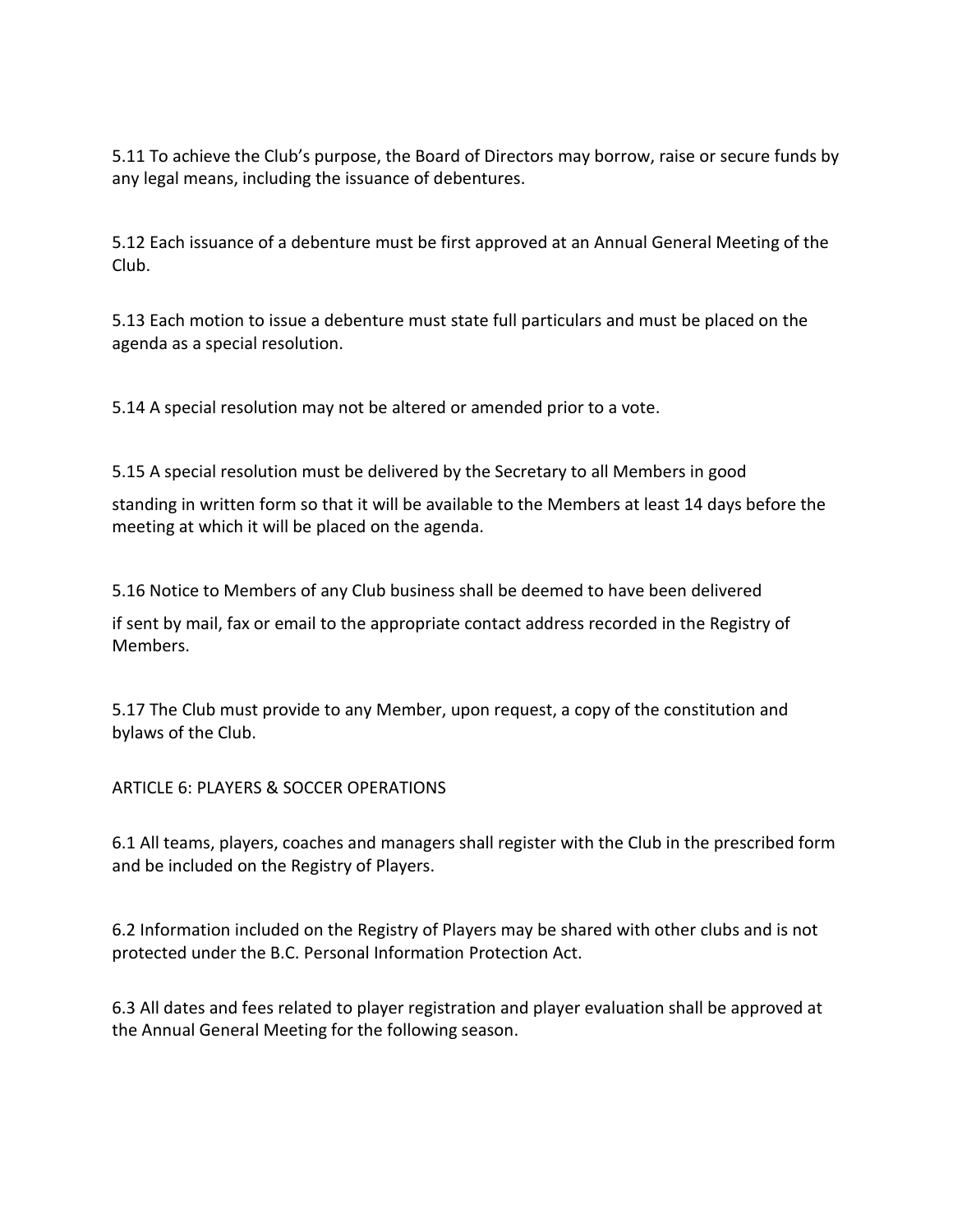6.4 Any registered player who cannot be immediately placed on a team shall be put on a waiting list by the Registrar, and her registration fee shall be held in trust by the Treasurer.

6.5 At the date set for the finish of team formation, players on the waiting list shall be given the option of remaining on the list or not, and her fee shall be returned.

6.6 Any player vacancy occurring during the season may be filled, first by qualified players on the waiting list, then from elsewhere. A registration fee will be collected at that time.

6.7 The Club shall maintain written policies covering all aspects of team formation, and such policies shall be available to all Members.

6.8 The Club colours shall be red and white. The design of Club uniforms and other equipment shall be determined from time to time by the Board of Directors.

6.9 All teams within the Club shall use uniforms and equipment provided by the Club for all games scheduled by the Club.

6.10 The Club shall maintain written policies covering the design and provision of uniforms and equipment, and such policies shall be available to all Members.

# ARTICLE 7: AMENDMENTS TO THIS CONSTITUTION

7.1 Amendments to the constitution and bylaws of the Club may be made by majority vote at any General Meeting.

7.2 A motion to amend the constitution or bylaws of the Club must include the

existing wording, the proposed wording, and the reasons for the change, and must be placed on the General Meeting agenda as a special resolution.

# ARTICLE 8: DISSOLUTION

In the event that this society should be wound up or dissolved, any assets remaining after the payment of all debts and liabilities shall be donated to one or more registered charities within Canada. This provision was previously unalterable.